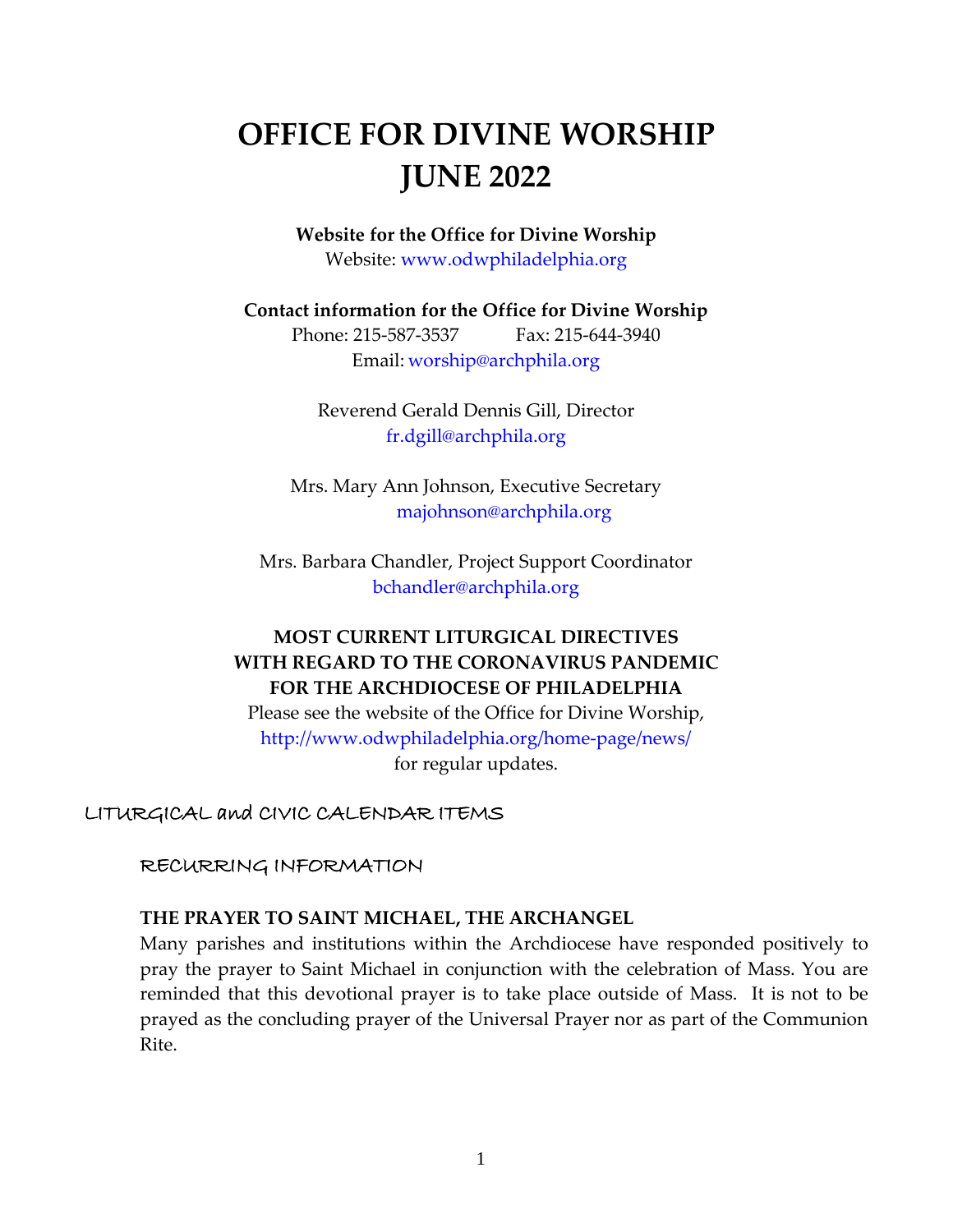## **TIME FOR VIGIL MASSES AND ANTICIPATED MASSES**

The time for Vigil Masses and Anticipated Masses in the Archdiocese of Philadelphia is no earlier than 4:00 PM. This applies to Holy Days of Obligation as well, including Christmas.

## **THE MASS SCHEDULE FOR HOLY DAYS WHEN THE OBLIGATION IS SUSPENDED**

In the United States, there are three Holy Days, Solemnities, when the obligation to participate in Mass is suspended when the observance falls on a Monday or a Saturday—the Solemnity of Mary, the Holy Mother of God (January 1), the Solemnity of the Assumption of the Blessed Virgin Mary (August 15), and the Solemnity of All Saints (November 1). In these instances, the Mass schedule certainly can be modified. However, there should at least be the celebration of one Mass for the benefit of the faithful who desire to attend Mass.

## **ORDINATION AT THE CATHEDRAL BASILICA OF SAINTS PETER AND PAUL**

The Ordination of Deacons (permanent) will take place on Saturday, June 11, 2022. Please include an intention in the Universal Prayer on the Sundays before the Ordination for those who will receive the Sacrament of Holy Orders.

## **THE SOLEMNITY OF THE MOST HOLY BODY AND BLOOD OF CHRIST OPENING OF THE EUCHARISTIC REVIVAL IN THE UNITED STATES Sunday, June 19, 2022**

The mission of the Eucharistic Revival is "to renew the Church by enkindling a living relationship with the Lord Jesus Christ in the Holy Eucharist." The Revival envisions "a movement of Catholics across the United States, healed, converted, formed, and unified by an encounter with Jesus in the Eucharist—and sent out in mission 'for the life of the world. (John 6: 51)'" The mission and vision of this Eucharistic Revival overflows with hope for a life changing experience of the Holy Eucharist—especially of the Mass—in the lives of all Catholics.

*For more information on the Eucharistic Revival in the Archdiocese of Philadelphia, please see, https://www.phillyeucharisticrevival.org/.*

All Parishes, Religious Houses and Institutions where the Blessed Sacrament is reserved are ask to schedule a period of solemn exposition and adoration on *Corpus Christi*. Parishes, if possible, are also encouraged to have a Eucharistic Procession.

Liturgical exposition and a procession with the Most Blessed Sacrament follow the norms found in the ritual book, *Holy Communion and Worship of the Eucharist Outside of Mass.* It is also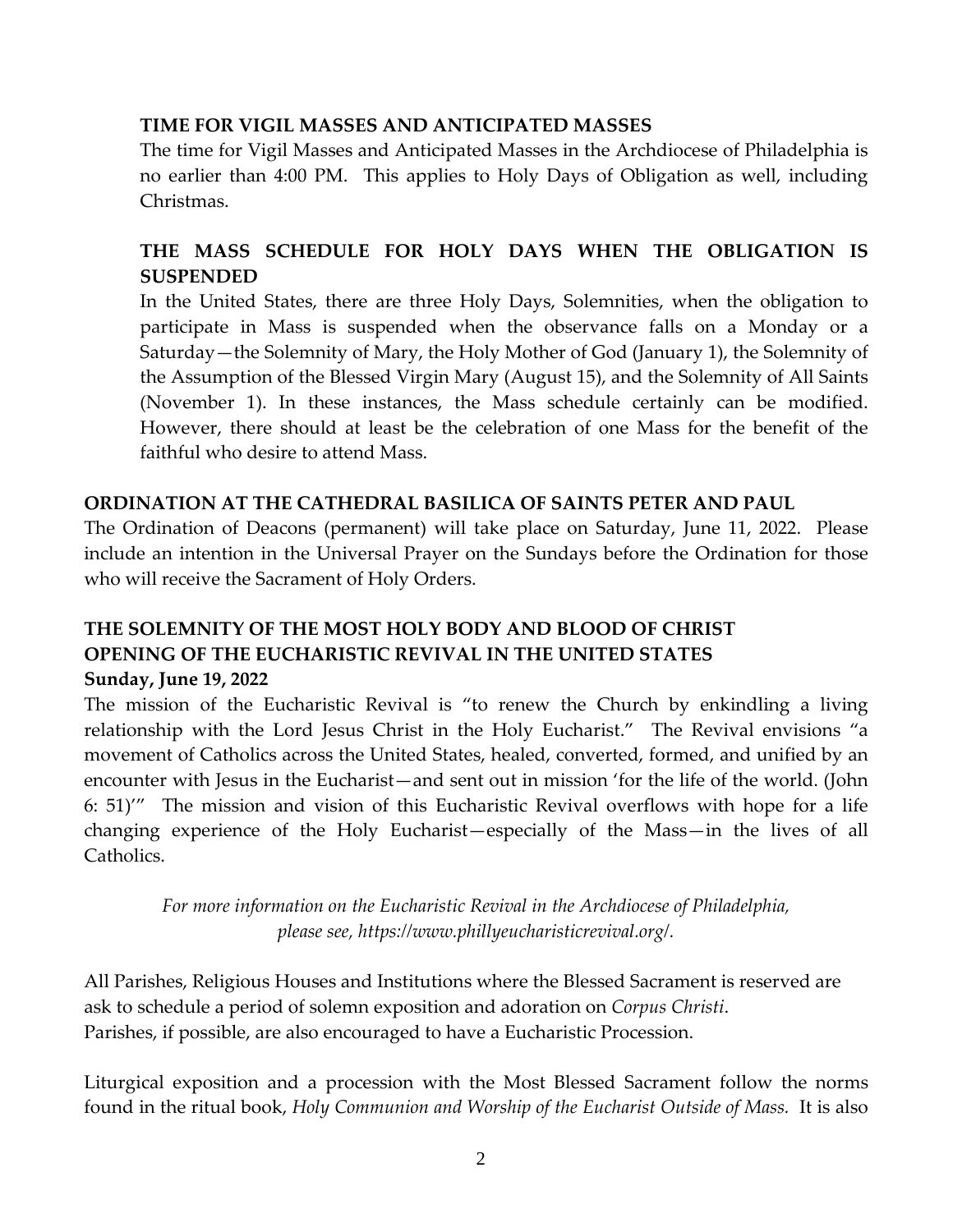possible to have exposition and a procession with the Most Blessed Sacrament on a day near to the Solemnity, in anticipation or to recall its observance.

*Sunday, June 19, 2022 is also Father's Day.* The American observance of Father's Day on this day should in no way detract from this Sunday's celebration of the Mysteries of Christ. An intention in the Universal Prayer and the possible use of the *Prayer over the People* found in the *Book of Blessings*, nos. 1729-1733, provides for a suitable liturgical inclusion of Father's Day.

#### **RELIGIOUS FREEDOM WEEK**

June 22 through June 29, 2022: LIFE AND DIGNITY FOR ALL

People of faith are committed to serving others in God's love in healthcare, child welfare, migration and refugee resettlement, education, and more. Religious freedom protects the space in which we can continue to serve. *Religious Freedom Week* begins June 22, the Memorial of Saints Thomas More & John Fisher. Join Catholics across the country to pray and act for the freedom to serve faithfully and with integrity.

Learn more at [www.usccb.org/ReligiousFreedomWeek!](http://www.usccb.org/ReligiousFreedomWeek)

# **ANNIVERSARY OF THE DEDICATION OF THE CATHEDRAL BASILICA OF SAINTS PETER AND PAUL**

## **Thursday, June 30, 2022**

This commemoration is observed all throughout the Archdiocese of Philadelphia with the celebration of the Eucharist and the Liturgy of the Hours (in all places). Inside the Cathedral Basilica, this observance is a Solemnity. Outside of the Cathedral Basilica, this observance is a Feast.

## SAVE THE NEW DATE

*The Archdiocesan Pilgrimage to the National Shrine of the Immaculate Conception, Washington DC, is scheduled for Saturday, October 15, 2022. All parishes, religious communities and institutions are*  asked to mark the date to allow for the broadest possible participation of clergy and faithful from all *throughout the Archdiocese.*

## CHRISTIAN INITIATION OF ADULTS

The Office for Divine Worship has the responsibility for direction, guidance and support of pastors and those who collaborate with them in the formation of adults for Christian Initiation.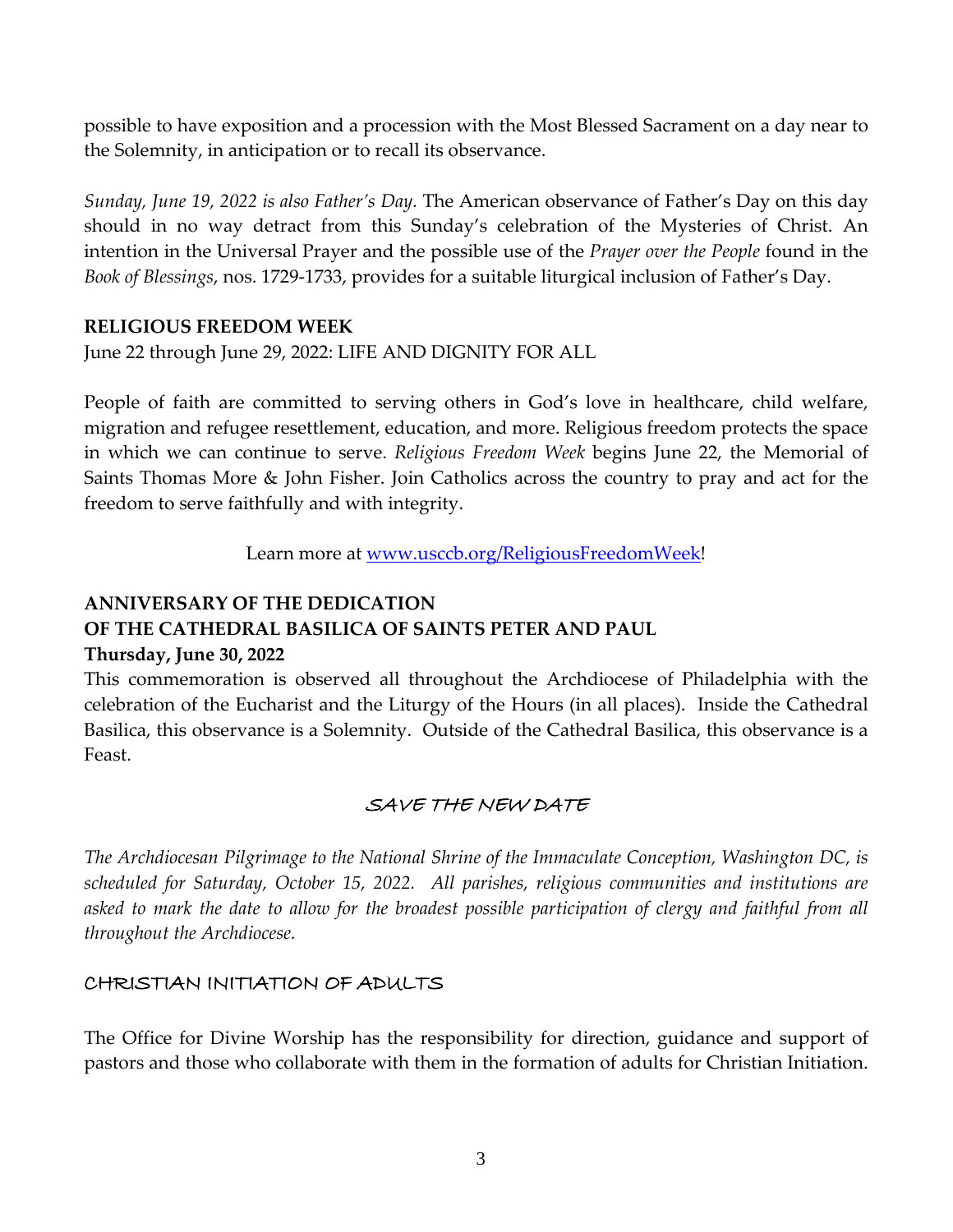Additional information on Christian Initiation for adults can be found on the website for the Office for Divine Worship, under the heading *Christian Initiation*

## WORKSHOP ON THE ORDER OF CHRISTIAN INITIATION OF ADULTS SAVE THE DATE/MORE INFORMATION TO FOLLOW

#### **Saturday, October 29, 2022**

9:00 AM to 3:00 PM, *lunch included Location to be determined* Reverend Gerald Dennis Gill, Presenter Director, Office for Divine Worship

Register by e-mail at **worship@archphila.org** 

Also, please make check payable to - Archdiocese of Philadelphia with the name(s) of the participant(s) in the amount of \$50.00 per participant and mail to - Office for Divine Worship, 222 North 17<sup>th</sup> Street, Philadelphia, PA 19103 Registration deadline is October 17, 2022

#### **PLEASE NOTE**

*Full Sacramental Initiation—Baptism, Confirmation and the first Reception of Holy Communion apart from the Easter Vigil, outside of the immediate danger of death, requires the permission of the Archbishop (see RCIA, no. 331). Archbishop Perez delegates the Office for Divine Worship to give this permission. Please contact the Office for Divine Worship for such circumstances.*

#### UPCOMING WORKSHOPS

#### **WORKSHOPS FOR LITURGICAL MINISTERS**

*The calendar for Fall 2022 and Spring 2023 workshops for liturgical ministers will be posted on the website for the Office for Divine Worship by the end of August 2022. Register for these workshops at [worship@archphila.org.](mailto:worship@archphila.org)*

*If any parish or institution would like a workshop for liturgical ministers, especially Extraordinary Ministers of Holy Communion, please contact the Office for Divine Worship.*

*If a parish or institution conducts its own workshop for Extraordinary Ministers of Holy Communion, please contact the Office for Divine Worship for instructional materials and to obtain the mandate letters from the Archbishop for the new Extraordinary Ministers of Holy Communion.*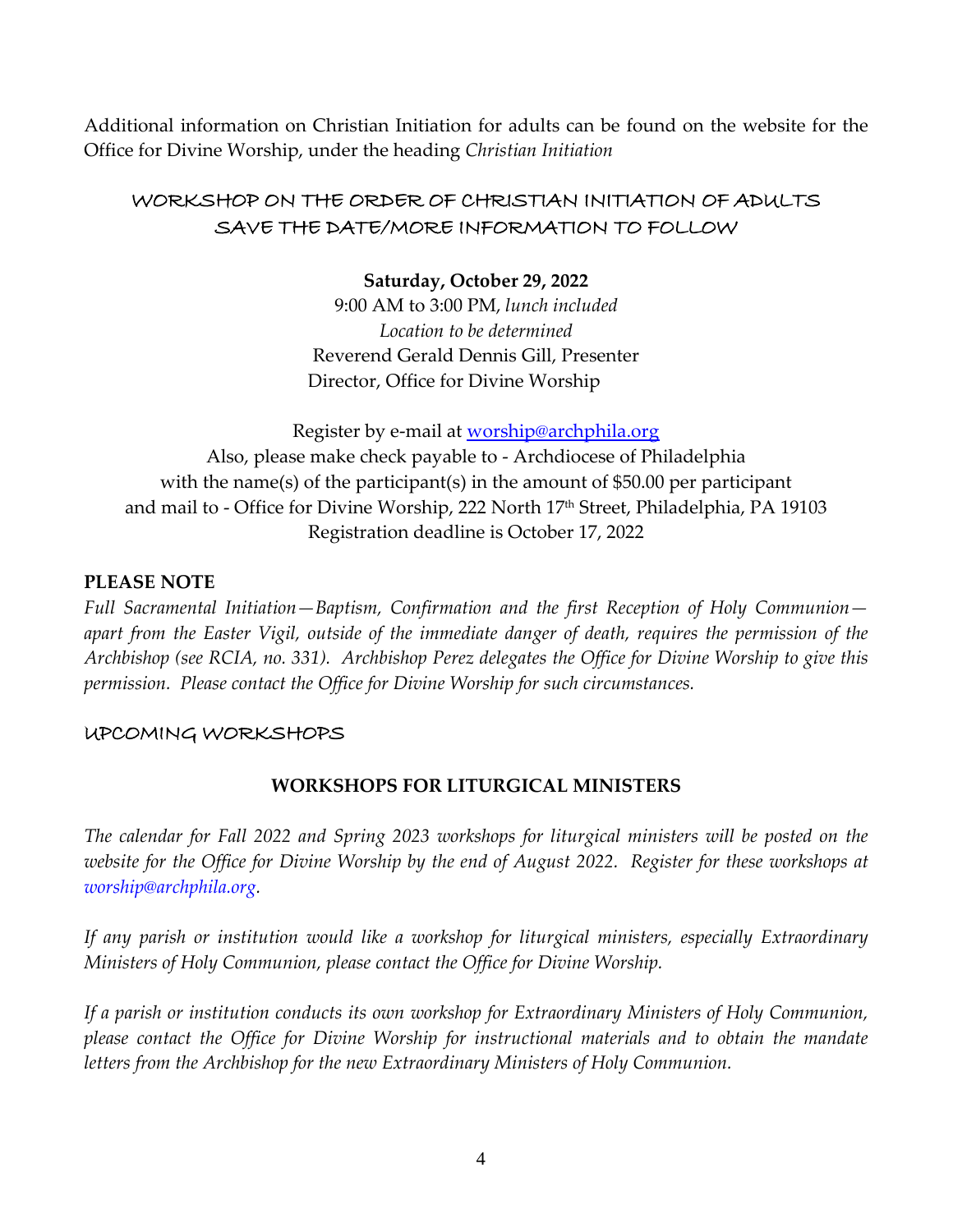*The following resources is available from the Liturgical Institute at Mundelein for the formation of parish liturgical ministers, [https://liturgy.teachable.com/p/instructions-for-liturgical-ministers.](https://liturgy.teachable.com/p/instructions-for-liturgical-ministers)* 

# EXTRAORDINARY MINISTERS OF HOLY COMMUNION

- **All Extraordinary Ministers of Holy Communion are to have an appointment letter from the Archbishop.**
- Candidates are to be fully initiated practicing Catholics, high school graduates, validly married (if married), recognized for faith and devotion to the Holy Eucharist as well as for service in the parish/institution.
- Pastors and chaplains are encouraged to send new Extraordinary Ministers of Holy Communion to the archdiocesan formation sessions. Current Extraordinary Ministers of Holy Communion are also welcome to attend.
- Extraordinary Ministers of Holy Communion typically serve for three years. Pastors/chaplains may renew terms, if agreeable and in consultation with the minister.
- Pastors and chaplains are reminded to inform the Office for Divine Worship if they conduct their own formation and to send to this office their request for new Extraordinary Ministers of Holy Communion.
- Request forms can be found on the Office for Divine Worship website. Letters of Appointment from the Archbishop will then follow.
- Extraordinary Ministers of Holy Communion are appointed for a three-year term and for the place where they are commissioned. Terms may be renewed if agreeable to both the pastor/chaplain and the minister.
- All records of active Extraordinary Ministers of Holy Communion are maintained by the parish/institution.
- **Extraordinary Ministers of Holy Communion are commissioned after participation in a training session, according to the form found in the** *Book of Blessings***, Chapter 63, "Order for the Commissioning of Extraordinary Ministers of Holy Communion."**
- Extraordinary Ministers of Holy Communion only serve in the parishes/institutions for which they are commissioned.

## IMPORTANT REMINDERS ON WEDDINGS IN CHAPELS

1. Only those Catholic colleges and universities that have requested and have been granted permission may celebrate weddings on a regular basis. To date four colleges/universities have been given this special permission: LaSalle University, Saint Joseph University, Rosemont College, and Cabrini College. (Villanova University's Church, which serves as both the university chapel and parish church continues also to be a site for weddings on a regular basis.)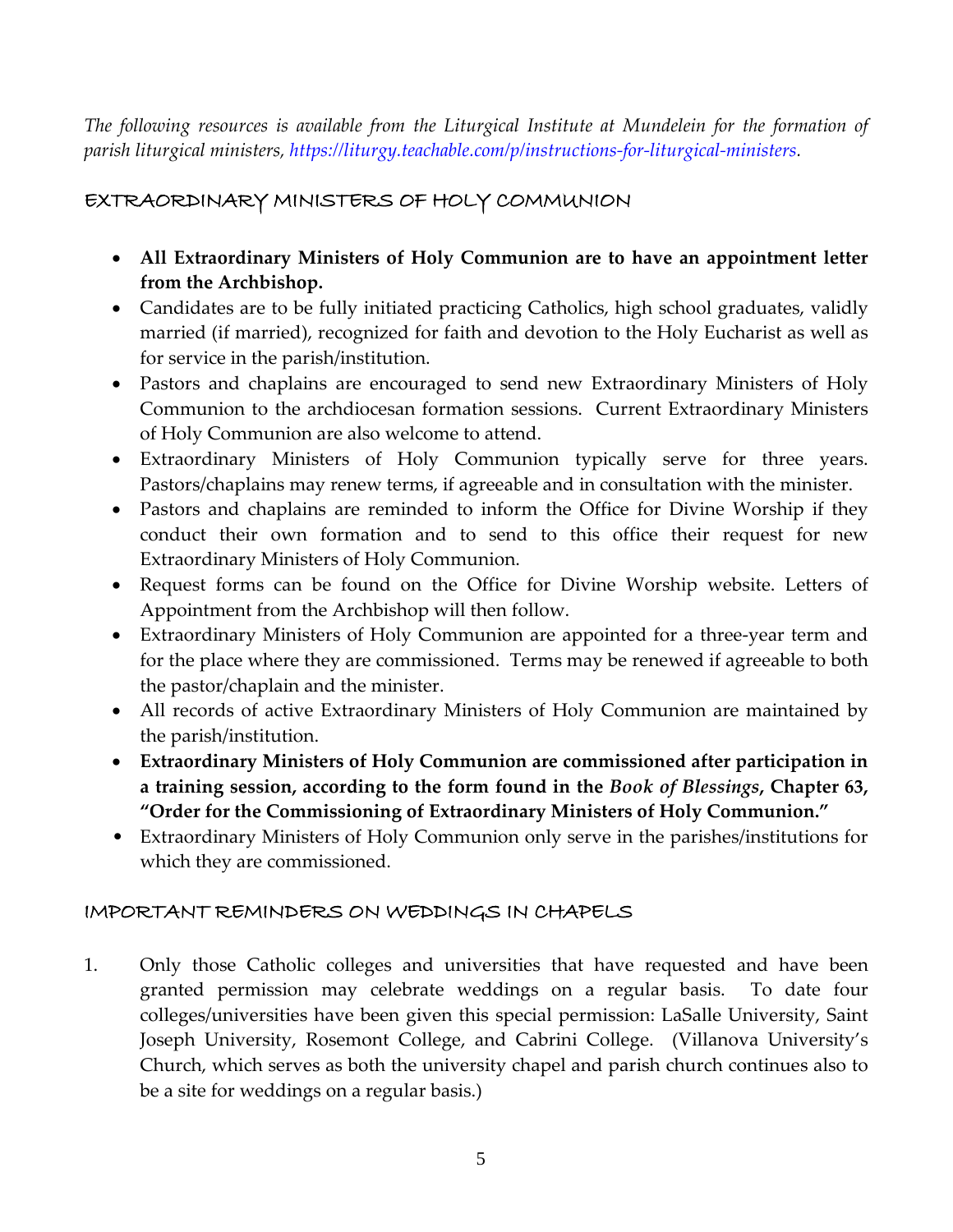- 2. Pastors may give individual permission for a wedding in a chapel within the parish only on a "case by case" basis. Pastors cannot grant a blanket permission for a chapel to be used as the site of weddings. Those in charge of chapels cannot presume this permission and should not, therefore, advertise the chapel as being available for weddings.
- 3. Whenever a pastor gives an individual permission for a wedding in a chapel within his parish, the pastor remains responsible to see to it that any necessary delegation is granted and that all of the documentation and other pastoral, canonical, and liturgical preparations for the marriage are completed. Requests to the chancery for dispensations/permissions must be submitted by the parish - not the chapel. The wedding is recorded in the parish sacramental register.

## DISPLAY OF FLAGS IN CATHOLIC CHURCHES

There are no regulations of any kind governing the display of flags in Roman Catholic Churches. Neither the Code of Canon law, nor the liturgical books of the Roman rite comment on this practice. As a result, the question of whether and how to display the American flag in a Catholic Church is left up to the judgment of the diocesan bishop, who in turn often delegates this to the discretion of the pastor.

The origin of the display of the American flag in many parishes in the United States appears to have its origins in the offering of prayers for those who served during the Second World War (1939-1945). At that time, many bishops and pastors provided a book of remembrance near the American flag, requesting prayers for loved ones – especially those serving their country in the armed forces. This practice has since been confirmed in many places during the Korean, Vietnam and Iraqi conflicts.

The Bishops' Committee on the Liturgy has in the past encouraged pastors not to place the flag within the sanctuary itself, in order to reserve that space for the altar, the ambo, the presidential chair and the tabernacle. Instead, the suggestion has been made that the American flag be placed outside the sanctuary, or in the vestibule of the Church together with a book of prayer requests. It remains, however, for the diocesan bishop to determine regulations in this matter.

## ON-LINE COURSES ON THE SACRED LITURGY

## **AVAILABLE FROM THE LITURGIAL INSTITUTE AT MUNDELEIN**